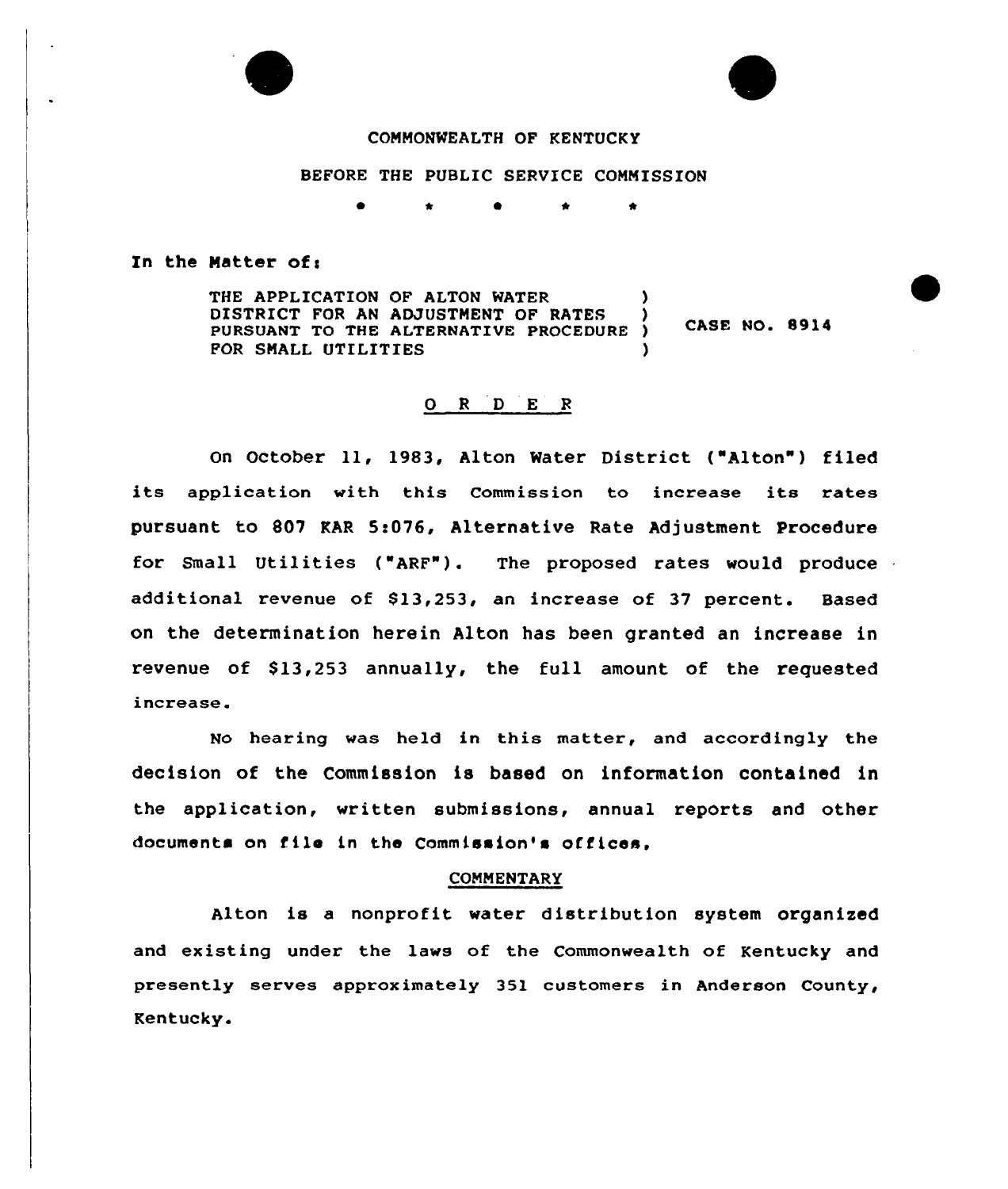#### TEST PERIOD

The Commission has adopted the 12-month period ending December 31, 1982, as the test period for determining the reasonableness of the proposed rates. In utilizing the historical test period, the Commission has given full consideration to known and measurable changes found reasonable.

#### REVENUES AND EXPENSES

Alton proposed several adjustments to revenues and expenses in its application. The Commission is of the opinion that the proposed adjustments are generally proper and acceptable for rate-making purposes with the following modifications:

#### Purchased Water Expense

On November 15, 1983, Alton received notice of an increase in the wholesale price of water from its supplier, the City of Lawrenceburg, effective December 1983. Although no adjustment for purchased water expense was proposed by Alton, the Commission has increased Alton's purchased water expense by \$5,228 to reflect the increased purchase price. In determining the pro forma purchased water cost the Commission has applied the current wholesale purchase price to the actual gallons purchased during the test period. The Commission has therefore determined Alton's pro forma purchased water expense to be \$20,773.

# Electric Expense

Alton reported actual test-period electric expense of S2,600. In order to assess the accuracy of the reported level of expense, ae well ae to determine the adjusted electric expense, the Commission requested and Alton has supplied copies of its

 $-2-$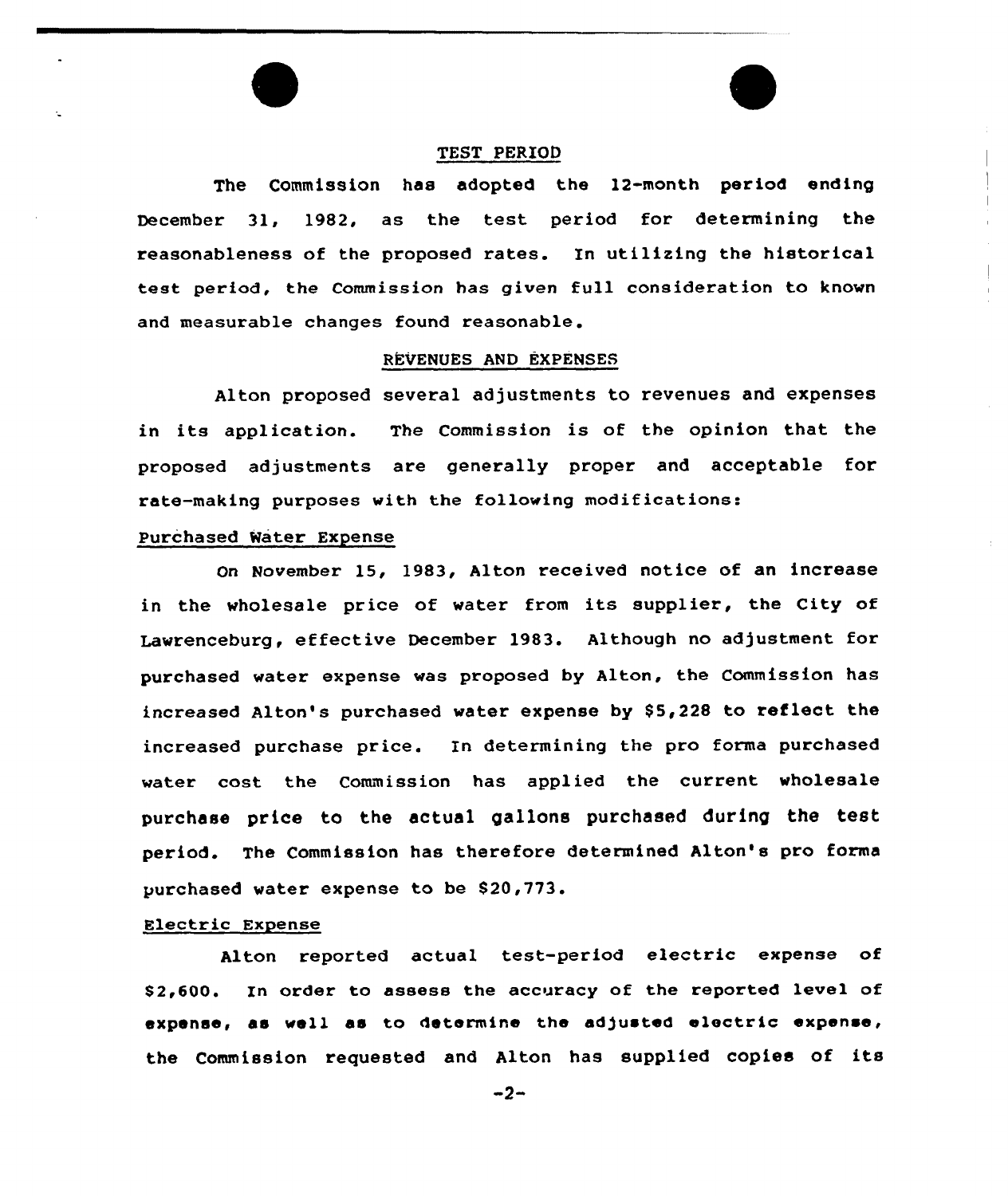

test-period electric bills from Pox Creek RECC and Kentucky Utilities Company. In instances where the bill for a period of the test year was not submitted the Commission requested and received the necessary data directly from the electric supplier. Based upon an analysis of the bills submitted and billing information supplied the Commission has determined Alton's test-period electric expense to be \$2,384.

Alton proposed an adjustment to increase its electric expense by \$400 based upon an estimated 15 percent increase. The Commission has a well established policy of allowing only those changes which ere known and measurable in determining a utility's pro forma level of expense. Proposed adjustments thus must be accompanied by documentation sufficient in detail to show the determination of the dollar amount of the change. Examples of such documentation could be: notice of price changes received from suppliers, copies of invoices, board resolutions regarding wage increases, etc. The Commission finds that Alton's proposed electric adjustment is neither known nor measurable and has disallowed it herein.

The Commission has, however, adjusted test-year electric expense to reflect the current rates in effect from Alton's electric suppliers. In determining the pro forma electric expense the Commission has applied the current rates of the electric suppliers to the actual KWH used by Alton during the test year. This results in an adjusted electric expense of \$2,619.

 $-3-$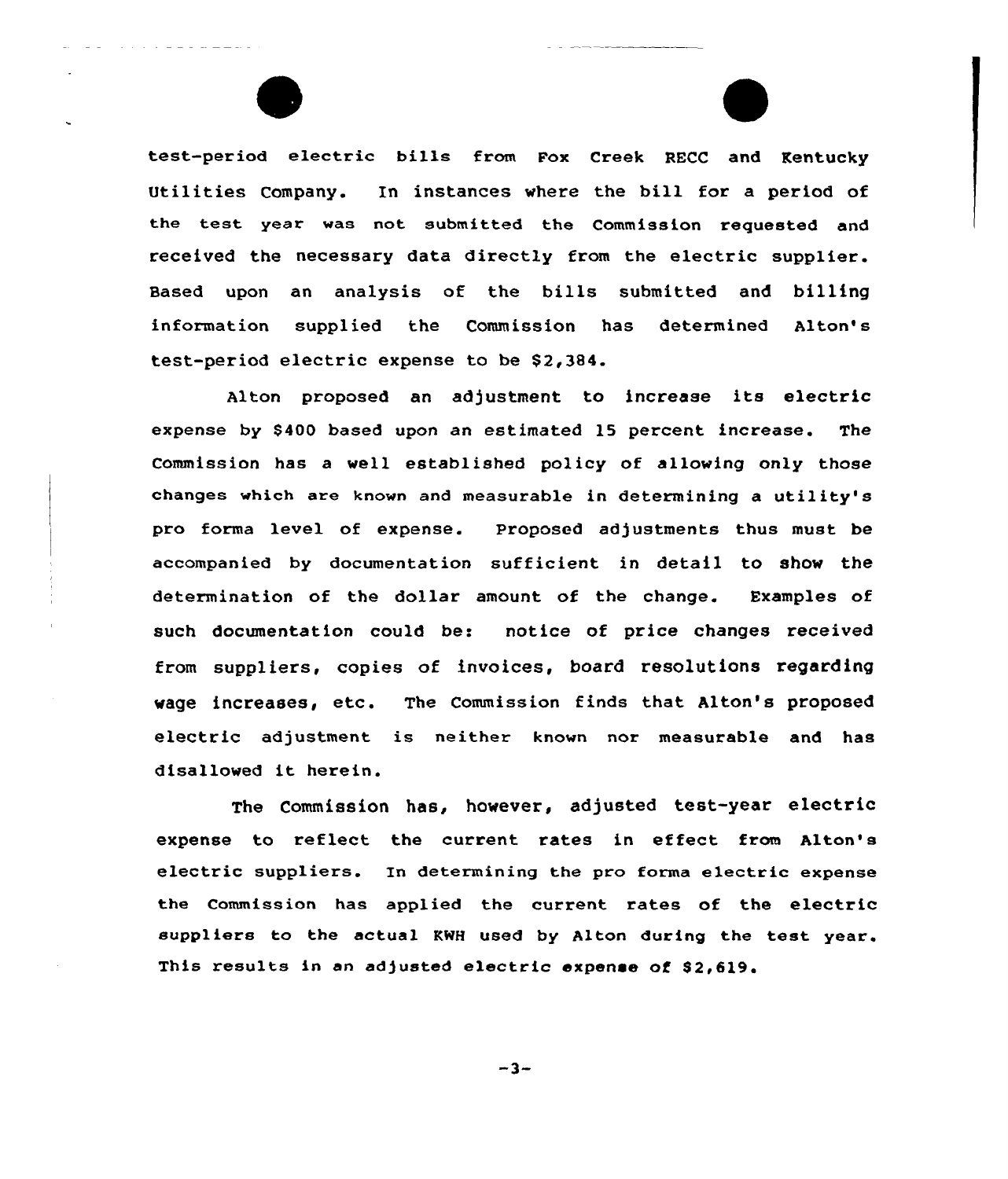### Supplies Expense

Alton has proposed an adjustment to increase its supplies expense by \$100 based upon an estimated 9 percent increase. No documentation was provided which would meet the criterion of a known and measurable adjustment. Therefore, the Commission has disallowed the adjustment for rate-making purposes herein.

# Expenses Associated With Future Projects

Alton has requested that the Commission include for rate-making purposes the estimated expenses associated with certain major maintenance projects and to reflect anticipated expense for rental of office space. The maintenance projects included improvements to a pump station and painting the district's standpipe. These projects currently are in the initial planning stages with no set starting or completion dates. In addition, due to the fact that the timing of these projects is uncertain, Alton has been able to supply only rough estimates of the total costs of these projects.

The Commission, in determining a utility's pro forma level of expense, attempts to include all changes that are both known and measurable. In order to meet these criteria a project ordinarily must have advanced beyond the initial planning stage. Generally, it is necessary for <sup>a</sup> utility to have begun <sup>a</sup> particular project or have made firm contractual commitments to do so at a definite date in the very near future. In addition, the total expenses involved must be substantiated by firm bid proposals, actual invoices, paid receipts or other documentation in order to be considered for rate-making purposes.

 $\overline{\mathcal{A}}$ 

 $-4-$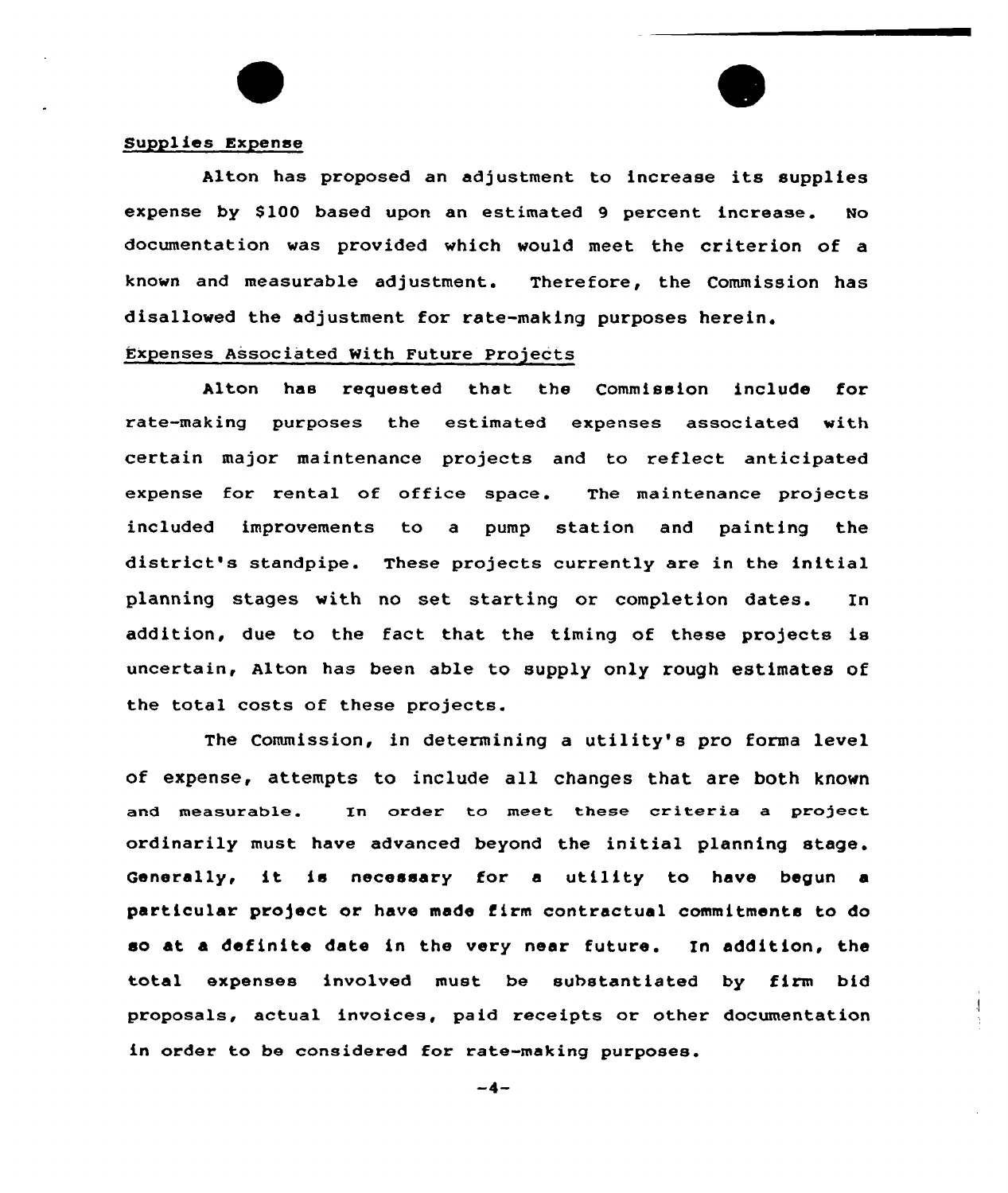The information that is ordinarily required to meet the known and measurable test with major maintenance projects such as these will include firm starting and completion dates, executed contracts with outside contractors, acccurate and complete cost data, engineering data and specifications, and copies of financing documents. In some instances additional data may be required and the project may require that a certificate of convenience and necessity be obtained before construction work begins.

After a review of the information supplied by Alton in support of the future projects the Commission finds that the projected expenses are not sufficiently known or measurable at this time and has not made an adjustment herein to reflect any portion of these costs. However, these costs may be allowed in future rate proceedings where the criteria set out in the preceding paragraphs have been met.

## Depreciation Expense

The operating statement of Alton for the test period reflects depreciation expense of  $$4,995$ . It is the policy of the Commission to compute depreciation expense for rate-making purposes on the basis of the net original cost of plant in service lees contributions in aid of construction. Alton's balance sheet reflects contributions in aid of construction of 849,117 at the end of the test year which is approximately 27 percent of the total cost of utility plant in service. In determining the pro forma depreciation expense the Commission has utilized the level of plant in service at the end of the test year less contributions

-5-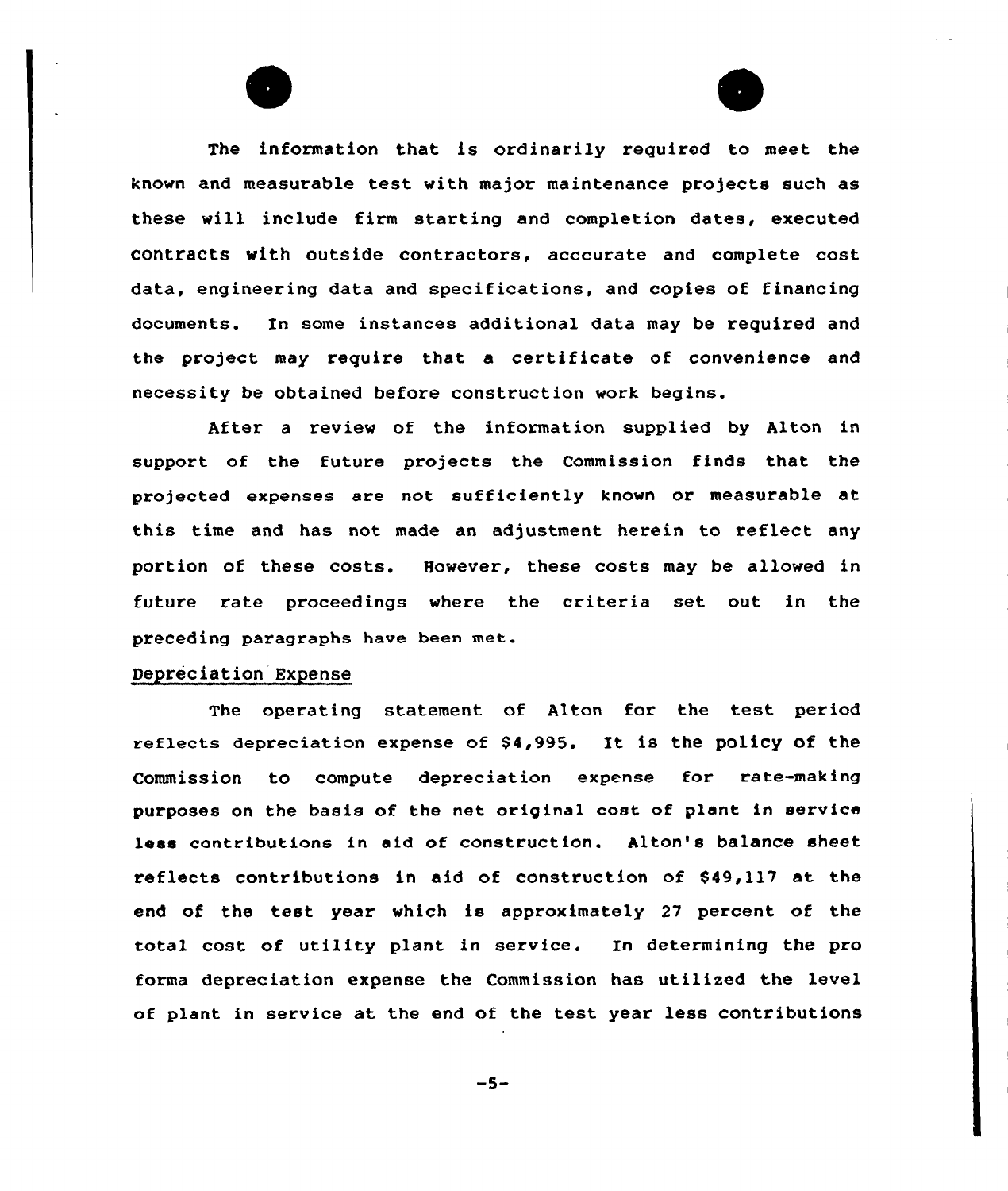



in aid of construction. This results in allowable annual depreciation expense of \$3,662.

# Rate Case Expense

At the Commission's request Alton supplied an estimate of \$964 for the costs involved in applying for this rate increase. The total projected expense of \$964 is below the level of \$1,000 which the Commission considers reasonable for most ARF cases. Although no adjustment for rate case expense was proposed, the Commission has included a provision of \$321, based upon a 3-year amortization of the \$964 estimated total cost.

The Commission finds that Alton's adjusted test period operations are as follows:

|                                                                                                                | Actual                                                                         | Pro Forma                                                                              | Adjusted                                                             |
|----------------------------------------------------------------------------------------------------------------|--------------------------------------------------------------------------------|----------------------------------------------------------------------------------------|----------------------------------------------------------------------|
|                                                                                                                | Test Period                                                                    | Adjustments                                                                            | Test Period                                                          |
| Operating Revenues<br>Operating Expenses<br>Operating Income<br>Other Income<br>Other Deductions<br>Net Income | 33,924<br>S.<br>37,383<br>$5 - 3,459$<br>1,296<br>3,560<br>$\overline{5,7235}$ | $\rightarrow$<br>4,235<br>$5 - 64, 2355$<br>$\overline{\phantom{a}}$<br>< 240<br>3,995 | 33,924<br>41,618<br>$5 - 57,694$<br>1,296<br>3,320<br>$\sqrt{9,718}$ |

#### REVENUE REQUIREMENTS

The Commission is of the opinion that the adjusted operating loss is clearly unjust and unreasonable. The Commission finds the debt-service coverage method to be a fair, just and reasonable method of determining revenue requirements in this case and adequate to allow Alton to pay its operating expenses, meet its debt service requirements and maintain a reasonable surplus.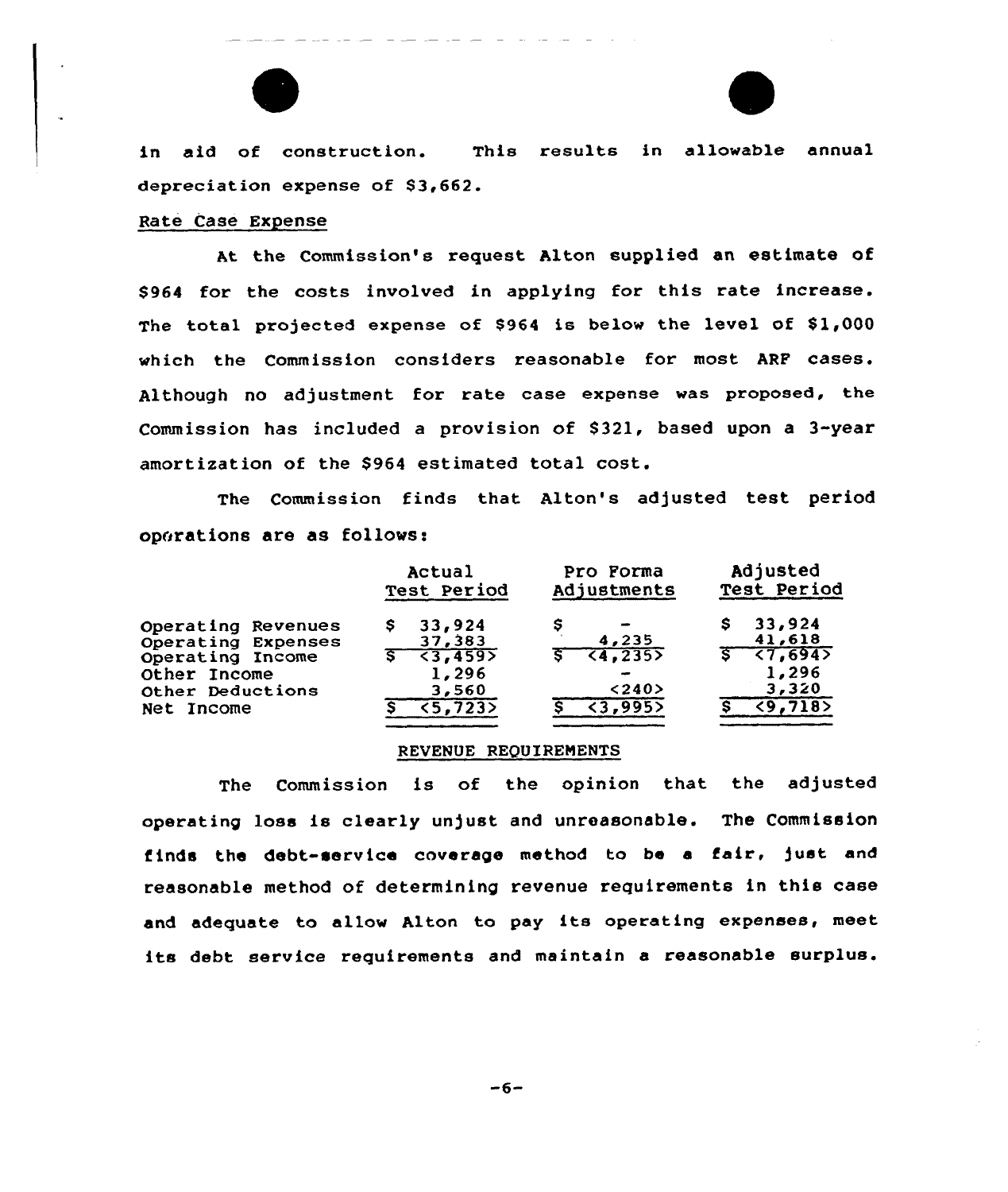

The Commission has determined Alton's revenue requirement to be  $$48.309<sup>1</sup>$  based upon a 1.2X debt service coverage which would require an increase in revenue of \$14,385 annually. The Commission therefore finds that Alton's requested increase of 813,253 is reasonable and has granted Alton the full amount of its requested increase.

# RATE DESIGN

Alton presently bills its customers on four different rate schedules containing varying usage and rate levels. Alton proposed to combine the four existing schedules and bill all customers on a single rate schedule.

After reviewing the information filed in this case the Commission agrees that there are inequities in the present rate schedules and that to combine the present four schedules into one would be more fair to all customers.

### QTHER CHARGES

Alton has a different service connection charge (tap-on fee) for each class of customer, but has proposed a single connection charge of \$250 for all 3/4-inch connections. The Commission is of the opinion that 8250 is <sup>a</sup> reasonable charge to be made for 3/4-inch service connections and should be approved.

| Revenue Requirements $=$            |          |  |
|-------------------------------------|----------|--|
| Adjusted Operating Expenses         | \$41,618 |  |
| + Debt Service and Coverage Allowed | 7.987    |  |
| Total                               | 549,605  |  |
| - Interest Income                   | 1,296    |  |
| Revenue Required                    | 548,309  |  |
|                                     |          |  |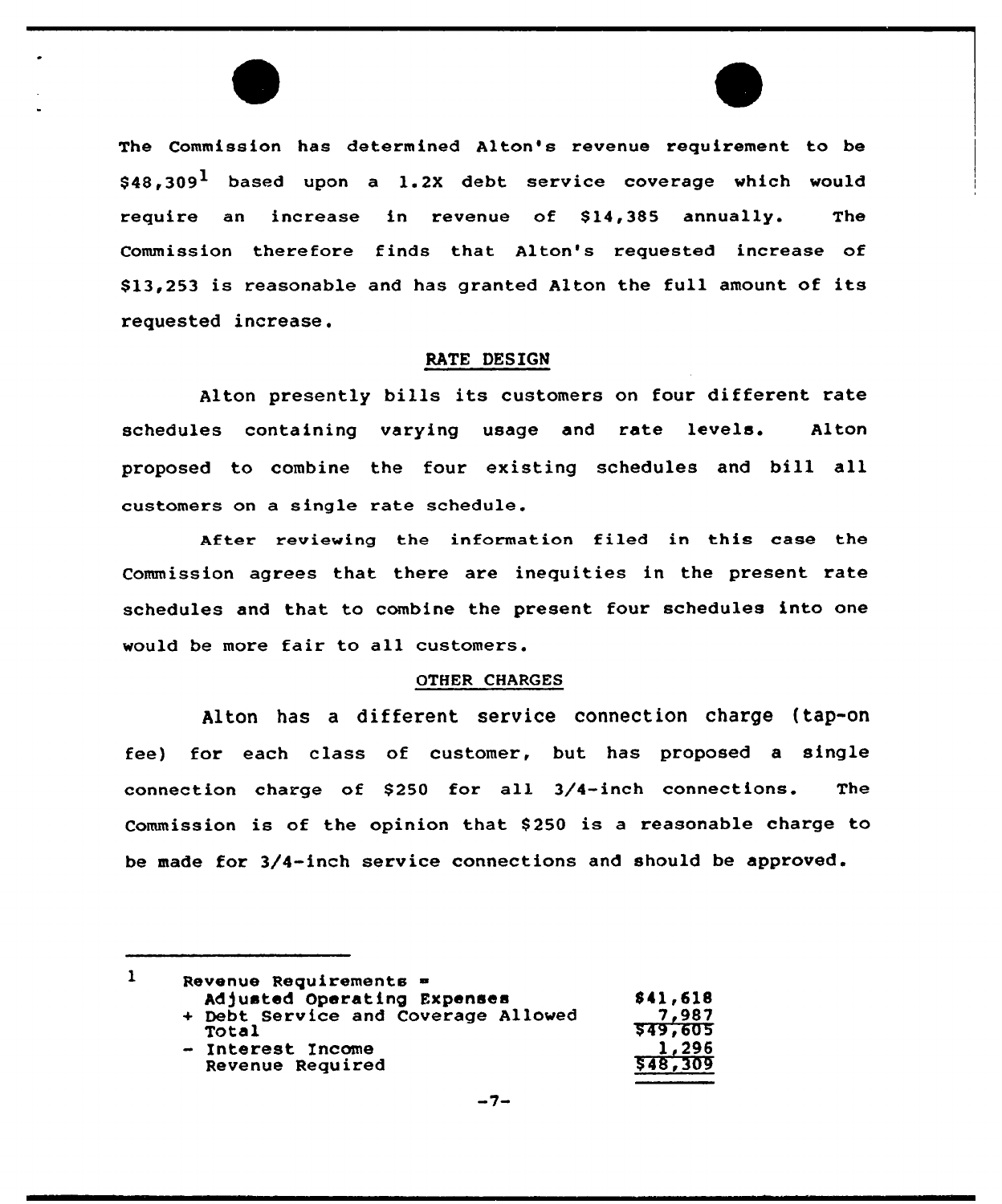

## SUMMARY

The Commission, after consideration of the record and being advised, is of the opinion and finds that:

l. The rates and charges proposed by Alton and contained in Appendix <sup>A</sup> are the fair, just and reasonable rates to be charged by Alton in that they vill produce gross annual revenue of  $$47,177.$ <br>2.

The proposed charge for 3/4-inch service connections is reasonable and should be approved.

IT IS THEREFORE ORDERED that the rates proposed by Alton and contained in Appendix <sup>A</sup> be and they hereby are approved as the fair, just and reasonable rates and charges to be charged by Alton for service rendered on and after the date of this Order.

IT IS FURTHER ORDERED that the charge for 3/4-inch service connections be and it hereby is approved for service connections made on and after the date of this Order.

IT IS FURTHER ORDERED that within 30 days of the date of this Order Alton shall file its revised tariff sheets setting forth the rates approved herein and its rules and regulations govexning the provision of service.

 $-8-$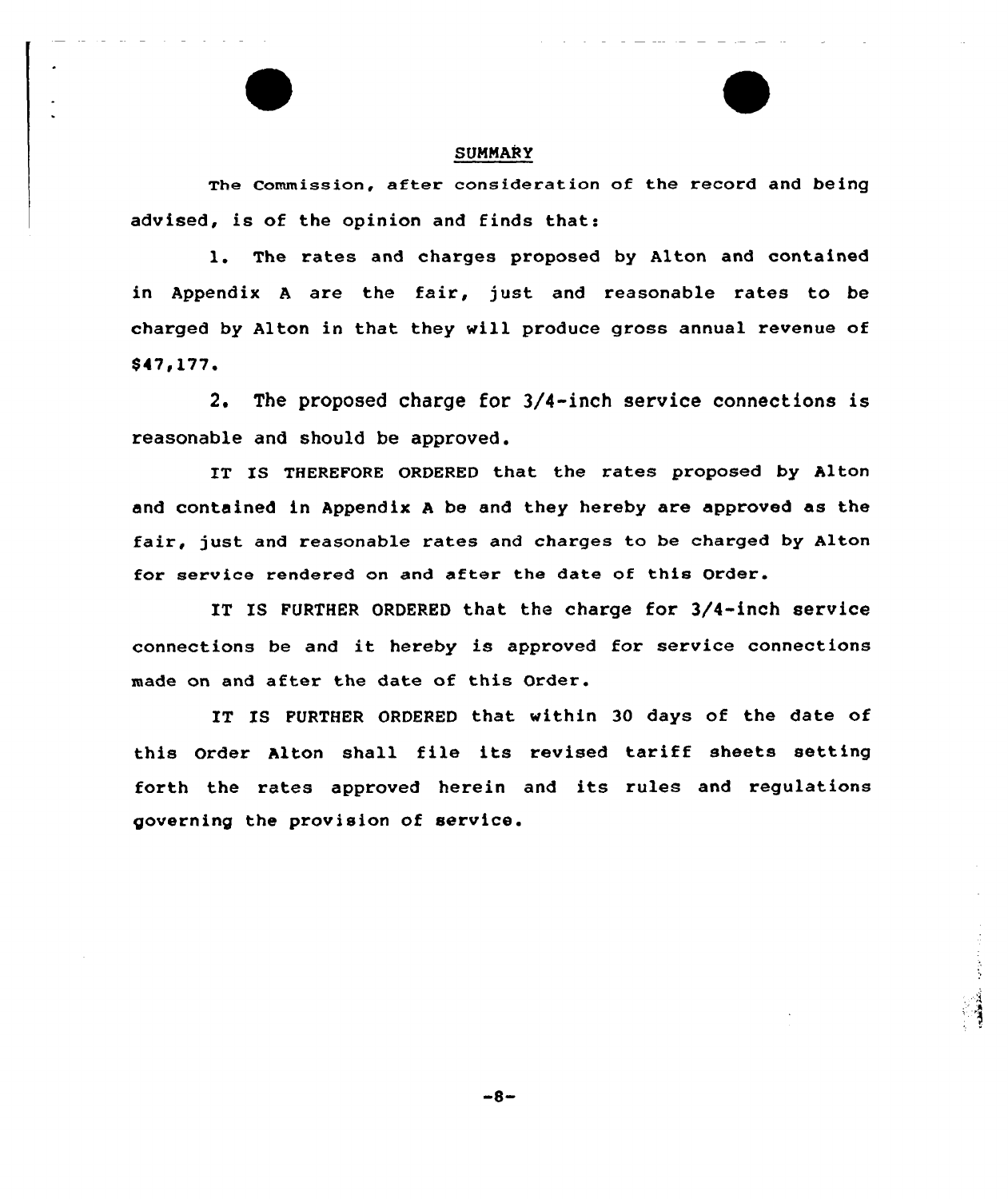

# Oone at Frankfort, Kentucky, this 12th day of March, 1984.

PUBLIC SERVICE COMMISSION  $\mu$ lg <u>កា</u> airma Vice Chairman

<u>Mga</u> **Commissioner** 

ATTEST:

**Secretary**